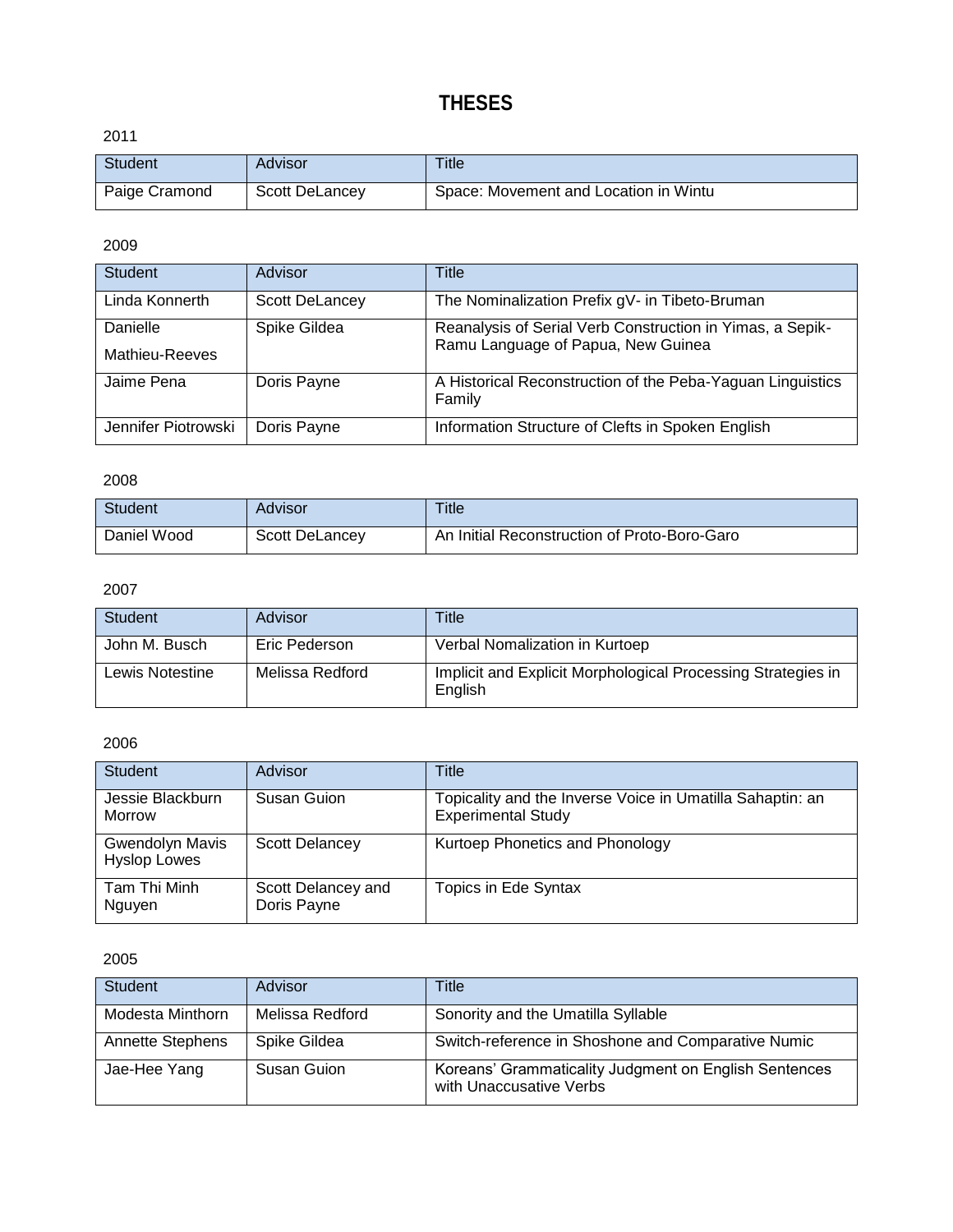| <b>Student</b>              | Advisor       | Title                                                                                                                                           |
|-----------------------------|---------------|-------------------------------------------------------------------------------------------------------------------------------------------------|
| Joana Jansen                | Eric Pederson | Complementation Strategies in Assamese with Particular<br>Consideration of the Historical Sources and Development of<br>the Assamese Infinitive |
| Siri Van Dorn<br>Lamoureaux | Doris Payne   | Applicative Constructions in Maasai                                                                                                             |
| Rosa Vallejos<br>Yopan      | Spike Gildea  | Basic Clauses in Kokama-Kokamilla                                                                                                               |

## 2003

| <b>Student</b>         | Advisor                          | Title                                                                                                                                                                                                        |
|------------------------|----------------------------------|--------------------------------------------------------------------------------------------------------------------------------------------------------------------------------------------------------------|
| Cary Benom             | Eric Pederson                    | On the Psychological and Linguistic Reality of Semantic<br>Networks: A cognitive and Semantic Analysis of English<br>Through, Including a Cross-Linguistic Study of Japanese<br>Tooru, Nukeru, and Tooinkeru |
| Keri Michon<br>Edwards | Doris Payne and Eric<br>Pederson | Agency, Individuation, and Affectedness: Basic Clause<br>Structure in Assamese with Special Attention to Grammatical<br>Relations and Their Semantic Correlates                                              |
| Mark Post              | Tom Givón                        | Grammaticalization and Lexical Replacement: A<br>Comparative Study on Thai and Chinese                                                                                                                       |

# 2002

| Student        | Advisor     | Title                           |
|----------------|-------------|---------------------------------|
| Kent Rasmussen | Doris Payne | Verb Tone in II-Keekonyokie Maa |

## 2001

| <b>Student</b>                    | Advisor   | Title                                                      |
|-----------------------------------|-----------|------------------------------------------------------------|
| Marjorie (Mitzi)<br><b>Barker</b> | Tom Givón | An Evolutionary Perspective on Linguistic Processing Rates |

2000

| Student        | Advisor     | Title                                                                                                                               |
|----------------|-------------|-------------------------------------------------------------------------------------------------------------------------------------|
| Diane Brassell | Doris Payne | The Development of Phonotactic Knowledge in the Second<br>Language Learner: A Study of Native Japanese Speakers<br>Learning English |

| <b>Student</b>   | Advisor        | Title                                                                                                      |
|------------------|----------------|------------------------------------------------------------------------------------------------------------|
| Boniface Kawasha | Tom Givón      | Some Aspects of Lunda Grammar                                                                              |
| Karen Petersen   | Pat Rounds     | Contextualization and Conceptualization: Framing the<br>English Present Perfect for the Nonnative Speakers |
| Juliana Wijaya   | Scott DeLancey | The Acquisition of the Indonesian Word-initial Stops by<br><b>Native English Speakers</b>                  |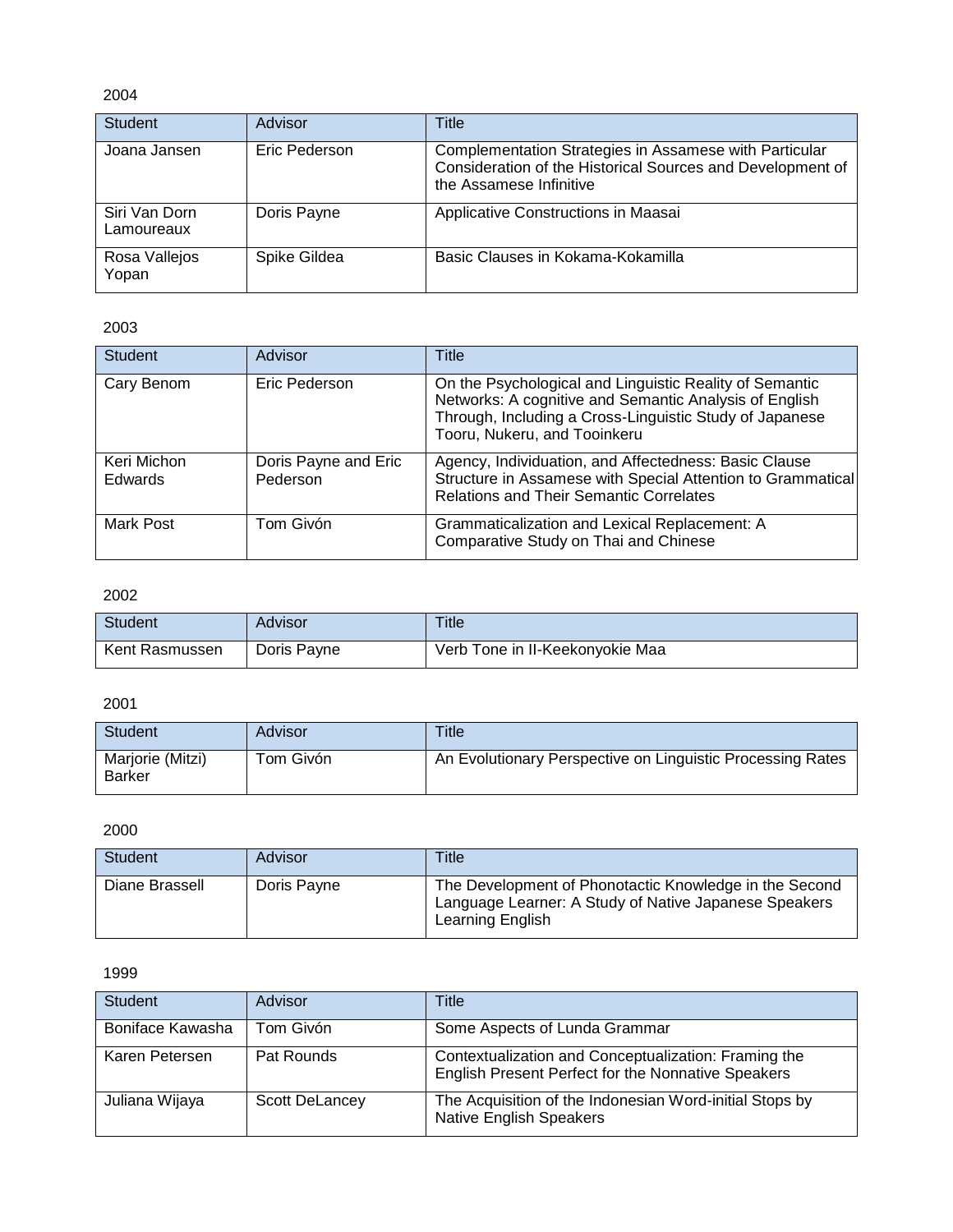| <b>Student</b>    | Advisor            | Title                                                                       |
|-------------------|--------------------|-----------------------------------------------------------------------------|
| Min Kyong Ju      | <b>Russ Tomlin</b> | Overpassivization errors in L2 English: the role of discourse<br>pragmatics |
| Pelin Hennesy     | Tom Givón          | Nominalization Clauses in Turkish                                           |
| Cynthia Schneider | Doris Payne        | Property Concept Terms in Maasai                                            |

1997

| <b>Student</b>   | Advisor              | Title                                                                        |
|------------------|----------------------|------------------------------------------------------------------------------|
| Loren Bommelyn   | Tom Givón            | The Prolegomena to the Tolowa Athabaskan Grammar                             |
| Gwen Frishkoff   | <b>Russ Tomlin</b>   | A Multivariate Approach to Meaning in Grammar: the Case of<br>Russian -sja   |
| Susan Holmes     | Kathy Carpenter      | The Role of Vision in Crosslinguistic Speech Perception and<br>Second        |
|                  |                      | Language Learning                                                            |
| Jayeon Lim       | Jacqueline Schachter | The sensitive period hypothesis in categorical perception and                |
|                  |                      | production by L2 learners of Korean                                          |
| Johnny Tija      | Doris Payne          | Verb Serialization in Ambonese Malay                                         |
| Pilar Valenzuela | Doris Payne          | Basic Verb Types and Argument Structures in Shipibo-<br>Conibo               |
| Eric Pakulak     | Jacqueline Schachter | Second Person Pronouns of Address in Contemporary<br><b>Standard Russian</b> |

| <b>Student</b>         | Advisor               | Title                                                                                                              |
|------------------------|-----------------------|--------------------------------------------------------------------------------------------------------------------|
| Takanori Adachi        | <b>Russ Tomlin</b>    | Acquisition of Semantically Similar Words: the Role of<br>Schemas and Analogical Thinking                          |
| Chia-Huei Chang        | Jacquelyn Schachter   | The Effect of Instruction of Second Language Acquisition of<br><b>Chinese Completive Verb Compounds</b>            |
| <b>Patrick Lucas</b>   | Derry Malsch          | The problem with Chinese tone: a critical reconsideration of<br>current phonological approaches to tone in Chinese |
| Janne Underriner       | <b>Scott DeLancey</b> | Nonconfigurationality in Klamath                                                                                   |
| David Watters          | Scott DeLancey        | Transivity and Verb Alternations in Kham                                                                           |
| Patricia Whereat       | Scott DeLancey        | Hanis Coos Verbal Morphology: a Guide to Frachtenberg's<br>Grammar                                                 |
| <b>Timothy Thornes</b> | Scott DeLancey        | Yahooskin-Northern Paiute Verb Morphology                                                                          |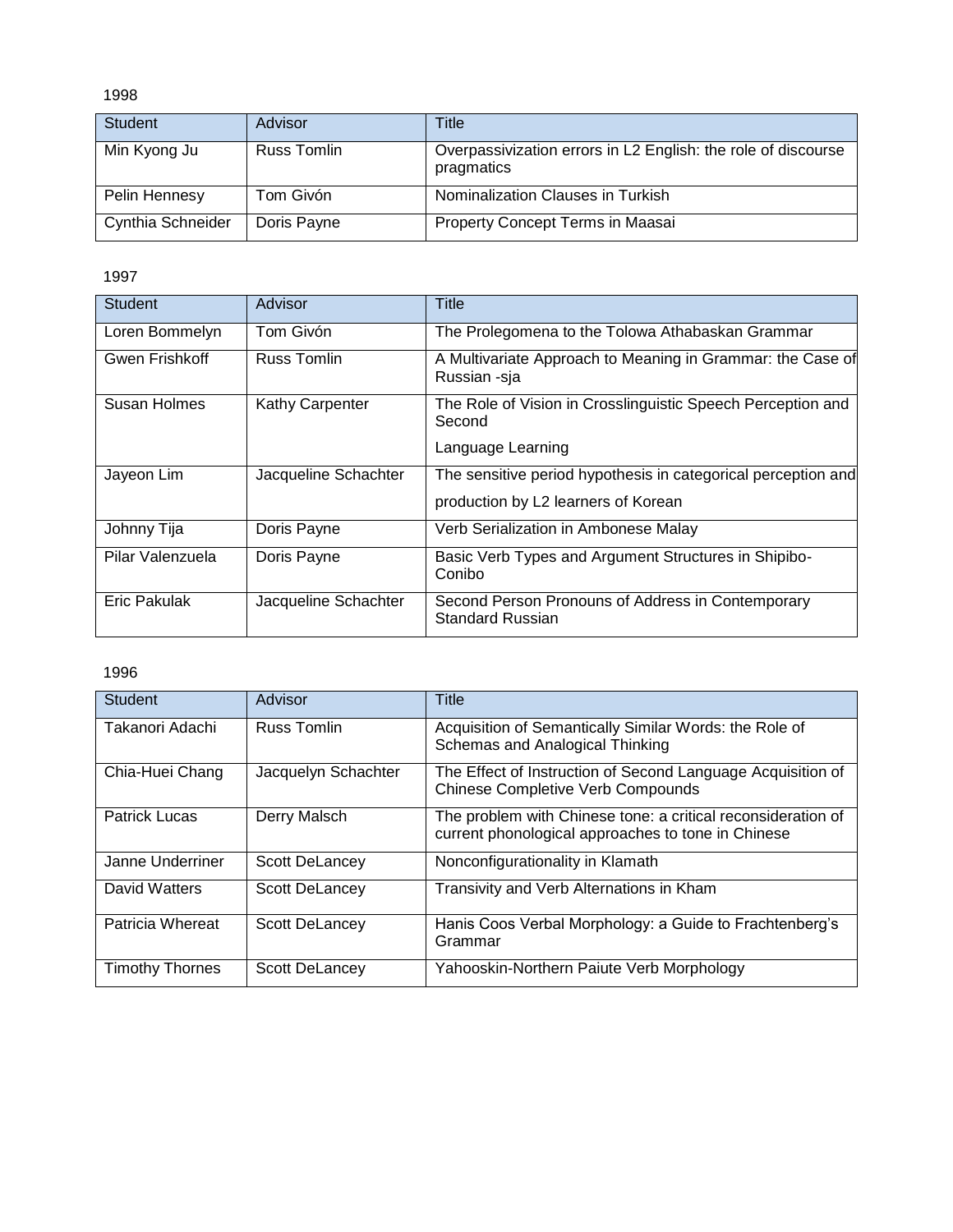| <b>Student</b>   | Advisor              | Title                                                                                                                                         |
|------------------|----------------------|-----------------------------------------------------------------------------------------------------------------------------------------------|
| Atsuko Hayashi   | <b>Russ Tomlin</b>   | American Learners' Use of Japanese wa                                                                                                         |
| Yuriko Murata    | Russ Tomlin          | Constrain satisfaction in form-function mapping: functional<br>constraints on the dynamic equilibrium between external and<br>internal forces |
| Wayan Sidhakarya | Doris Payne          | Syntactic Roles and Constituent Order in Balinese                                                                                             |
| Tamara J. Smith  | Jacqueline Schachter | Employing Causal Understanding to Constrain Verb Meaning                                                                                      |
| Alejandra Vidal  | Doris Payne and      | Noun Classification in Pilaga (Guaykuruan)                                                                                                    |
|                  | Colette Craig        |                                                                                                                                               |
| Jun Watatani     | Colette Craig        | Tense/Aspect System of Wastek (Mayan)                                                                                                         |

# 1994

| <b>Student</b>                        | Advisor       | Title                                                                                                 |
|---------------------------------------|---------------|-------------------------------------------------------------------------------------------------------|
| Connie Dickinson                      | Tom Givón     | The Effect of Verbal Interaction of Episodic Memory                                                   |
| Sidney                                | Colette Craig | Noun Categorization in Apurina (Maipuran, Arawaken)                                                   |
| da Silva Facundes                     |               |                                                                                                       |
| Hei-Won Kim                           | Russ Tomlin   | An Experimental Study of Two functions of the Korean Topic<br><b>Maker: Thematic and Constructive</b> |
| Chue-Chieh Tackett   Kathie Carpenter |               | Codeswitching between Taiwanese, Mandarin, and<br>Japanese                                            |

| <b>Student</b>        | Advisor              | Title                                                                                                                                                |
|-----------------------|----------------------|------------------------------------------------------------------------------------------------------------------------------------------------------|
| Tracie Bergeson       | Derry Malsch         | The Low-Low Tone in Cantonese: An Investigation of the<br>Distribution of the Surface Contours                                                       |
| Mitsuyo Hamaya        | Doris Payne          | Maasai Auxiliaries and Infinitival Constructions                                                                                                     |
| Diane                 | Doris Payne          | An Analysis of Intransitive/Transitive Lango Pairs using<br><b>Localist Case Grammar</b>                                                             |
| <b>Richart Majors</b> |                      |                                                                                                                                                      |
| Gloria Streit Olness  | <b>Russ Tomlin</b>   | The Influence of Pictorial Contents on Lexical-Semantic<br>Processing of Ambiguous Auditory Homophones: A Cross-<br>modal Lexical Priming Experiment |
| Susanne Shule         | Colette Craig        | Word Order Flexibility in Akatek                                                                                                                     |
| Roberto Zavala        | <b>Colette Craig</b> | Clause Integration with Verbs of Motion in Mayan Languages                                                                                           |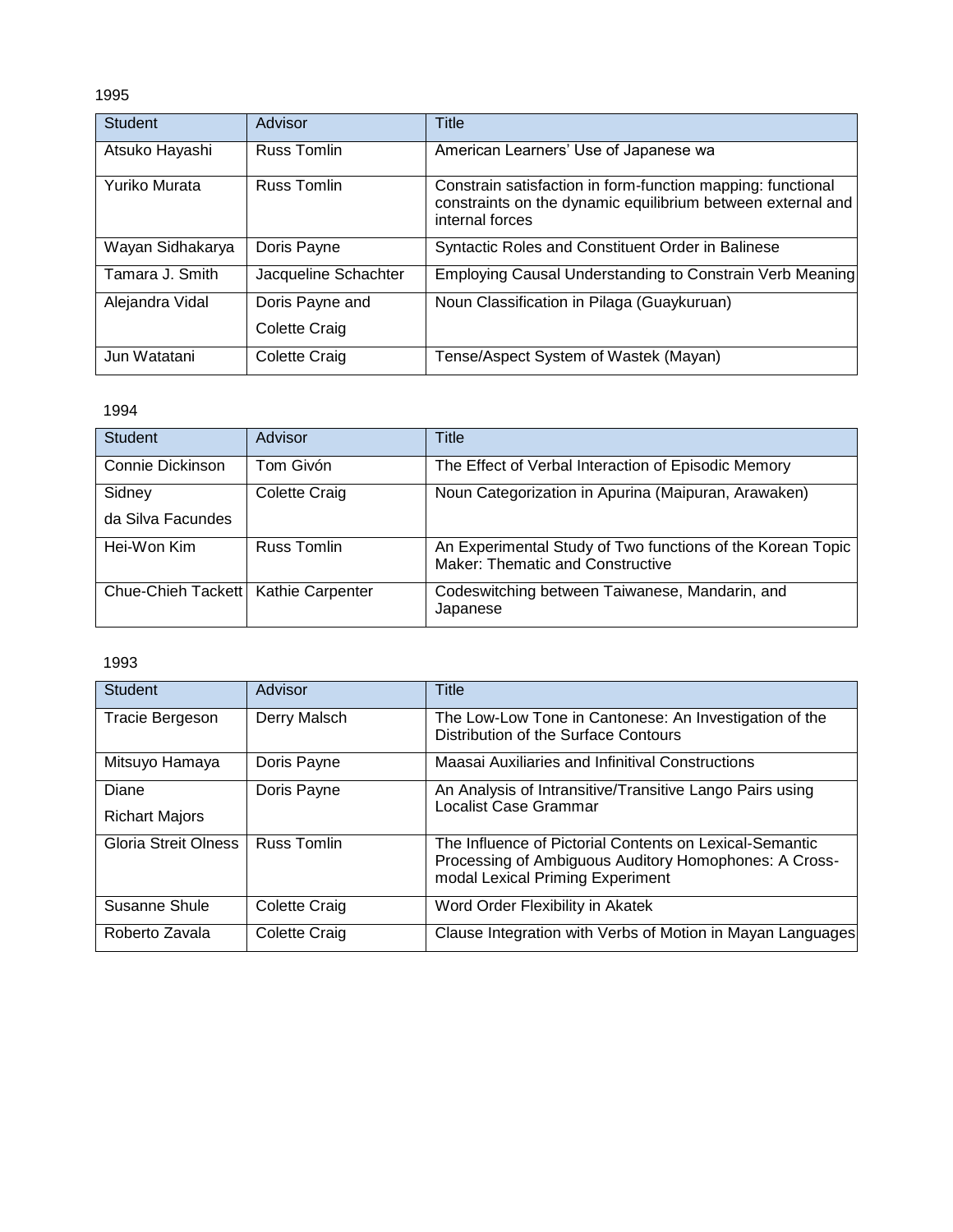| <b>Student</b>       | Advisor              | Title                                                                                                            |
|----------------------|----------------------|------------------------------------------------------------------------------------------------------------------|
| Sharri Brainard      | Scott DeLancey       | Karao Phonology                                                                                                  |
| Belinda Young-Davy   | <b>Colette Craig</b> | Rama Cay Creole: A Comparative Analysis of a Nicaraguan<br>Creole                                                |
| Linda Bivins Forrest | <b>Russ Tomlin</b>   | How Grammar Codes Cognition: Syntactic Subject and<br>Focus of Attention                                         |
| Peter Jacobs         | Scott DeLancey       | Subordinate Clauses in Squamish: A Coast Salish Language                                                         |
| Robert Mix           | Colette Craig        | A Sketch of Tsafiqui with Special Attention to Switch<br>Reference in the Jo/Condor Narrative of Dolores Oranoza |
| Daya R. Shakya       | Scott DeLancey       | Nominal and Verbal Morphology in Six Dialects of Newari                                                          |
| <b>Katy Roland</b>   | <b>Russ Tomlin</b>   | The Pragmatics of Modern Greek Voice: Active, Inverse, and<br>Passive                                            |

#### 1991

| Student          | Advisor     | Title                                                                                                                     |
|------------------|-------------|---------------------------------------------------------------------------------------------------------------------------|
| Lawrence Hayashi | Russ Tomlin | The Relationship between Visual Event perception,<br>Dishabituation of Neural Models and Progressive Aspect in<br>English |
| Elena M. Leman   | Russ Tomlin | Word Order of Major Constituents in Cheyenne Narratives                                                                   |

## 1990

| Student           | Advisor               | <b>Title</b>                                     |
|-------------------|-----------------------|--------------------------------------------------|
| <b>Insun Park</b> | <b>Scott DeLancey</b> | Verb Agreement and Grammatical Relations in Hayu |
| Lynne Robin Yang  | Tom Givón             | <b>Experiments in Lexicalized Syntax</b>         |

#### 1989

| <b>Student</b>                | Advisor               | Title                                                                      |
|-------------------------------|-----------------------|----------------------------------------------------------------------------|
| Yoko Fujii                    | Doris Payne           | <b>Right Dislocation in Japanese</b>                                       |
| Spike Gildea                  | Doris Payne           | Simple and Relative Clauses in Panare                                      |
| Myung Hee Kim                 | <b>Scott DeLancey</b> | Nominalization, Revitalization, and Complementation in<br>Shigatse Tibetan |
| Kyounghee Ko                  | Scott DeLancey        | The Integration/New Knowledge Markers in Korean                            |
| Leslie Opp-<br><b>Beckman</b> | Scott DeLancey        | Morphology and Syntax of Sunwari Non-Finite Verbs                          |
| Suzanne Wright                | Morton A Gernsbacher  | The Demonstrative "this" as an Indefinite Article in Spoken                |
|                               |                       | English                                                                    |

| Student        | Advisor        | Title                                                       |
|----------------|----------------|-------------------------------------------------------------|
| Kyra Carroll   | Colette Craig  | The Use of a Pitch Visualizer and Intonation Training in an |
|                |                | English as a Second Language Classroom                      |
| Audra Phillips | Scott DeLancey | Categories in Shigatse Tibetan                              |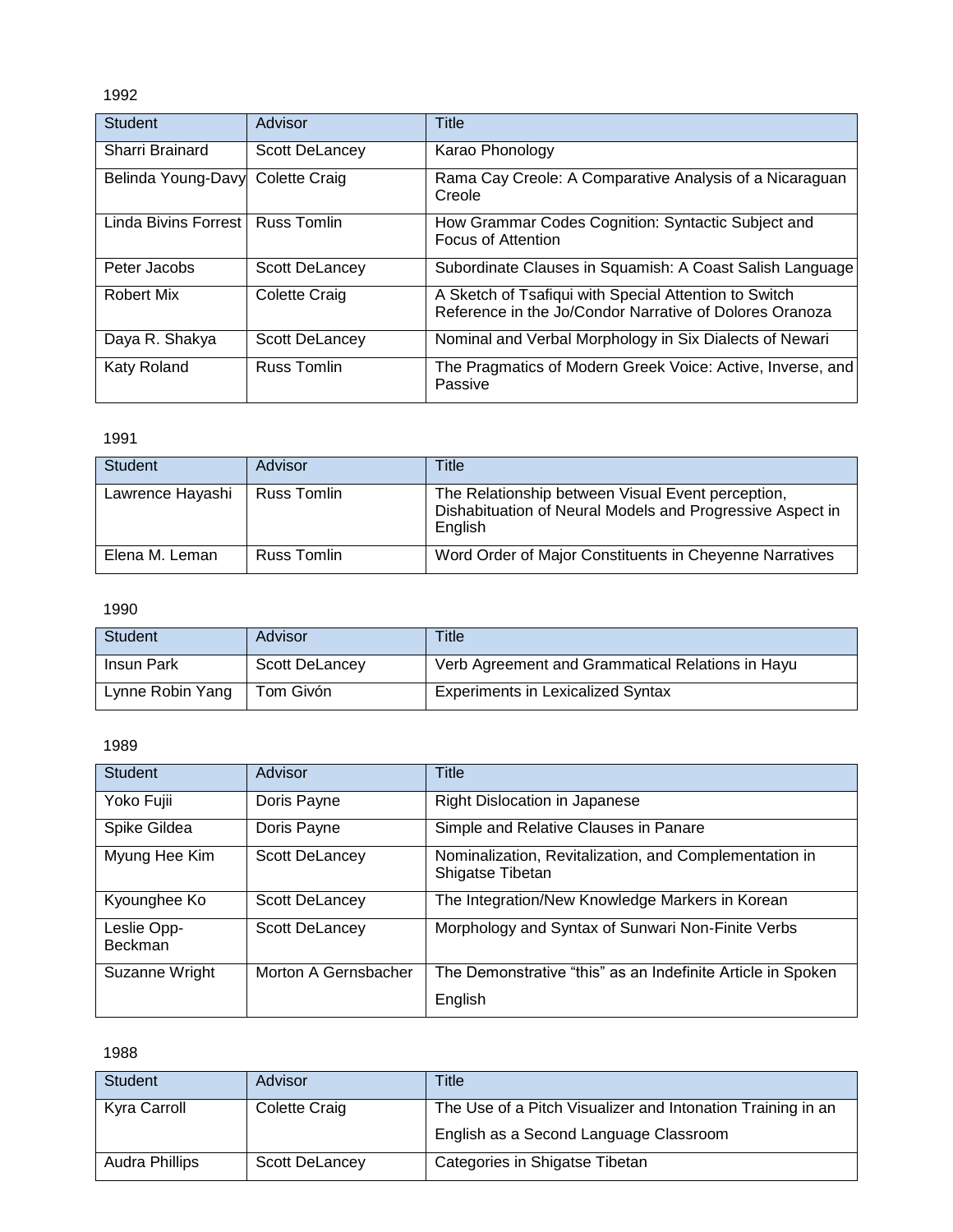| <b>Student</b>          | Advisor               | Title                                                                                       |
|-------------------------|-----------------------|---------------------------------------------------------------------------------------------|
| Joseph Clifford         | <b>Scott DeLancey</b> | Some Aspects of Case-Marking and Grammatical Relations<br>in Panjabi Complex Sentences      |
| Carol Genetti           | <b>Scott Delancey</b> | The Syntax of the Newari Non-Final Construction                                             |
| Violeta Ramsay          | <b>Colette Craig</b>  | The Influence of Discourse-Pragmatics in the Use of<br>Indefinites and Passives in Jacaltec |
| Yuriko Fujisawa<br>Saul | <b>Russ Tomlin</b>    | Episodes and Reference in the Production of a Familiar<br>Japanese Discourse                |

1985

| <b>Student</b>        | Advisor   | Title                                                    |
|-----------------------|-----------|----------------------------------------------------------|
| <b>Robert Carlson</b> | Tom Givón | Narrative Connectives and Thematicity in Supyire         |
| Yuko Yanagida         | Tom Givón | Predictability, Importance, and Case Marking in Japanese |

# 1983

| Student          | Advisor               | Title                          |
|------------------|-----------------------|--------------------------------|
| David Hargreaves | <b>Scott Delancey</b> | <b>Evidentiality in Newari</b> |

# 1982

| <b>Student</b>   | Advisor     | Title                                                                                                          |
|------------------|-------------|----------------------------------------------------------------------------------------------------------------|
| Jan M. Frodesen  | Russ Tomlin | Mainline Background Information in Procedural Discourse<br>Written by Native and Nonnative Speakers of English |
| Mika Tsuchihashi | Russ Tomlin | Aspects of Nonnative-to-Native Versus Native-to-Native<br>English Interactions in Procedural Discourse         |

# 1976

| Student                 | Advisor                         | Title                         |
|-------------------------|---------------------------------|-------------------------------|
| Dominique<br>Marguerite | Derry Malsch & Colette<br>Craig | Bilingualism and Interference |

| <b>Student</b> | Advisor     | Title                                                                |
|----------------|-------------|----------------------------------------------------------------------|
| David A. Hough | James Hoard | A Semantic Treatment of the "Wa" Nominal Topicalizers in<br>Japanese |
| Kristie Olson  | James Hoard | On the Relative Acceptability of Two Benefactive<br>Constructions    |
| Chien-Ching Mo | James Hoard | A Comparative Study of English and Mandarin Passives                 |